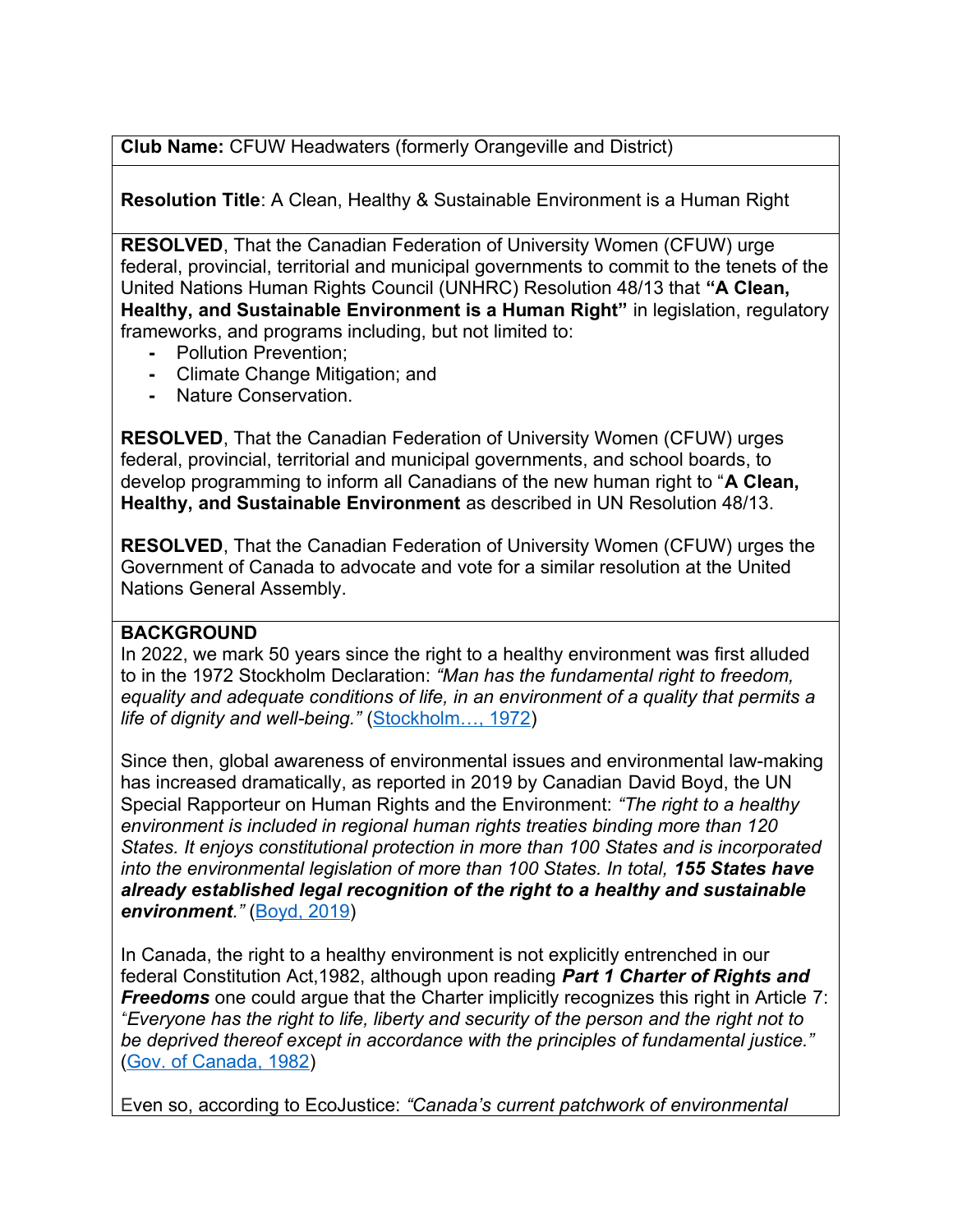*laws and weak regulatory standards mean that thousands of people, disproportionately those in First Nations communities, do not have access to clean running water. Thousands of others are exposed to harmful levels of air pollution every day. Dozens of toxic chemicals already banned in other countries can still be legally used within our borders. These injustices make a clear case that Canada needs to take bold action and recognize environmental rights in the Charter of Rights and Freedoms."* [\(EcoJustice, 2021](https://ecojustice.ca/case/right-to-a-healthy-environment/))

While Canada continues its engagement in so many International Environmental Agreements and Instruments that it requires a Compendium ([Gov. of Canada, 2020a](https://www.canada.ca/en/environment-climate-change/corporate/international-affairs/partnerships-organizations/participation-international-environmental-agreements.html)) to keep track of it all, the right to a healthy environment has not yet been explicitly entrenched in our Constitution or Charter, nor other federal legislation.

# **A NEW HUMAN RIGHT**

On Oct 8, 2021, the United Nations Human Rights Council passed the landmark Resolution 48/13 with unanimous support: "*The Council recognizes the right to a safe, clean, healthy and sustainable environment and encourages states to adopt policies for the enjoyment of the right to a safe, clean, healthy and sustainable environment, including with respect to biodiversity and ecosystems, as appropriate, and invites the General Assembly to consider this issue*.*"* [\(Resolution…, 2021](https://undocs.org/A/HRC/RES/48/13))

According to Michelle Bachelet, UN High Commissioner for Human Rights, recognizing this right "*is about protecting people and planet – the air we breathe, the water we drink, the food we eat. It is also about protecting the natural systems which are basic preconditions to the lives and livelihoods of all people, wherever they live… Having long called for such a step, I am gratified that the Council's action today clearly recognises environmental degradation and climate change as interconnected human rights crises... At the beginning of the current session of the Human Rights Council, (she described) the triple planetary threats of climate change, pollution and nature loss as the single greatest human rights challenge of our era. The resolution on a healthy environment acknowledges the damage inflicted by climate change and environmental destruction on millions of people across the world. It also underlines that the most vulnerable segments of the population are more acutely impacted."* [\(Bachelet…, 2021](https://www.ohchr.org/EN/NewsEvents/Pages/DisplayNews.aspx?NewsID=27635&LangID=E))

## **POLLUTION PREVENTION**

The first attempt to federally legislate **"***a healthy environment is a human right***"** in Canada was on **April 23, 2021**, when *Bill C-28 Strengthening Environmental*  **Protection for a Healthier Canada Act** [\(Gov. of Canada, 2021](https://www.parl.ca/LegisInfo/en/bill/43-2/C-28)) was tabled in the House of Commons by Jonathan Wilkinson, then Minister of Environment and Climate Change. This was a largely technical bill to update language in the *Canadian Environmental Protection Act (CEPA***), 1999 -** *An Act respecting pollution prevention and the protection of the environment and human health in order to contribute to sustainable development.* It died on the Order Paper, without debate, when the 43<sup>rd</sup> Parliament was dissolved four months later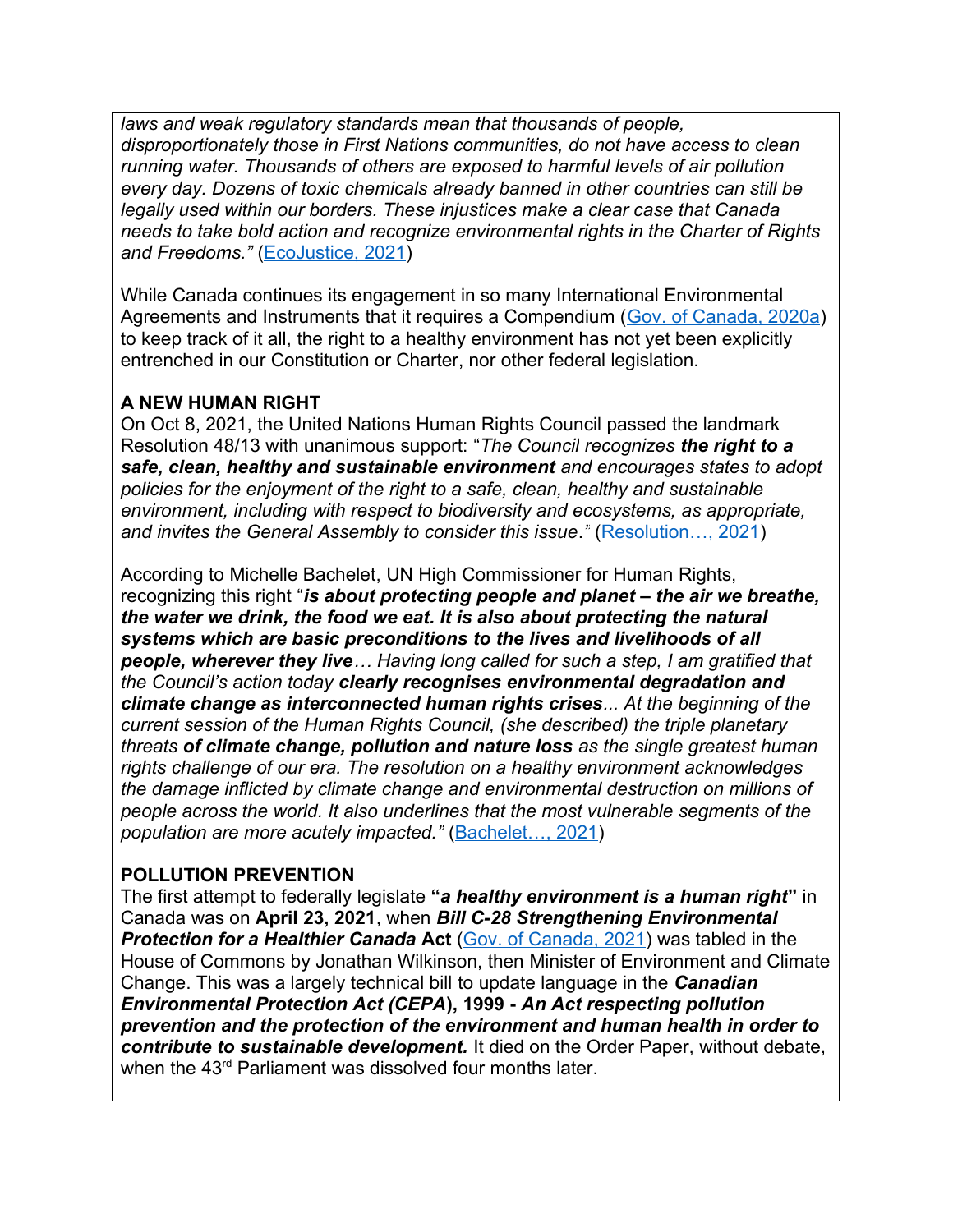More recently, on February 9, 2022, during the 44<sup>th</sup> Parliament, Senator Marc Gold (Quebec) tabled a very similar piece of legislation in *Bill S-5***,** *Strengthening Environmental Protection for a Healthier Canada Act*.[\(Gov. of Canada a., 2022](https://www.parl.ca/legisinfo/en/bill/44-1/s-5?view=progress); [Gov of Canada b., 2022](https://www.canada.ca/en/services/environment/pollution-waste-management/strengthening-canadian-environmental-protection-act-1999/bill-c-28-strengthening-environmental-protection-healthier-canada-act-summary-amendments.html#toc1)) The proposed amendments seek to legislate "*a healthy environment is a human right"* and *"enable the Government to respond effectively to new science, which is pointing to harms that were unanticipated in the past and to enable the use of new tools and sources of information that are now available to assess those risks."* [\(Gov. of Canada c., 2022](https://www.canada.ca/en/environment-climate-change/news/2022/02/government-of-canada-delivers-on-commitment-to-strengthen-the-canadian-environmental-protection-act-1999-and-recognizes-a-right-to-a-healthy-enviro.html))

Recognizing the right to a healthy, clean, and sustainable environment will help push renewal of CEPA modernization to address current-day realities as an urgent priority to protect the health of women and girls: *"Women, children, and racialized people's health are particularly vulnerable to adverse environmental effects for biological and socioeconomic reasons. We can use breast cancer as an example of how these differential impacts play out. … A feminist, environmental health lens illustrates today's exposures disproportionately impact women and other populations made vulnerable by social environments.*<sup>"</sup> ([McArthur & Beeman, 2021](https://cape.ca/stories/think-adverse-environmental-effects-affect-people-equally-ask-these-women/))

## **CLIMATE CHANGE MITIGATION**

Recognizing this new human right will also bolster public and private action towards mitigating climate change, which impacts women more than men because it deepens existing inequalities. ([Sellers, 2016](http://wedo.org/wp-content/uploads/2016/11/GGCA-RP-FINAL.pdf)) This intersectional issue has significant impact, even in Canada: *"The effects of climate change disproportionately impact women and girls, especially those who are Indigenous, racialized and living in poverty. We should be shouting it from the rooftops: the climate crisis will kill women first."* [\(Ethans, 2019\)](https://thetyee.ca/Opinion/2019/11/15/Climate-Crisis-Women/)

Indeed, it is notable that: *"domestic and international law requires Canada to act swiftly to protect women and girls from being further harmed by the climate crisis."* [\(Wormington, 2020\)](https://inter-alia.ca/2020/01/24/the-disproportionate-impact-of-the-climate-crisis-on-women-and-girls-in-canada/)

## **NATURE CONSERVATION**

Closely tied to climate change is biodiversity loss and loss of ecological services provided by nature, such as water supply, food supply, protection from flooding, etc., such that **addressing sustainable ecosystem health, as measured by biodiversity and ecological services indicators, is of paramount importance**.

While "Canada was the first industrialized country to ratify the UN Convention on Biodiversity (CBD) in 1992, we may have fallen short ([Ray et.al., 2021](https://www.facetsjournal.com/doi/pdf/10.1139/facets-2020-0075)) of our 2020 targets (Canada..., 2021, [Gov. of Canada, 2020b](https://www.canada.ca/en/environment-climate-change/corporate/international-affairs/partnerships-organizations/biological-diversity-convention.html)). Further, comprehensive global assessments ( $IPEES$ , 2019), and even the theme topic for the  $66<sup>th</sup>$  meeting of the UN Commission on the Status of Women in March 2022: *"Achieving gender equality and the empowerment of all women and girls in the context of climate change, environmental and disaster risk reduction policies and programmes"* [\(CSW66, 2022\)](https://www.unwomen.org/en/csw/csw66-2022), all speak to the urgent need to mitigate the disproportionate impacts of environmental issues on women and girls.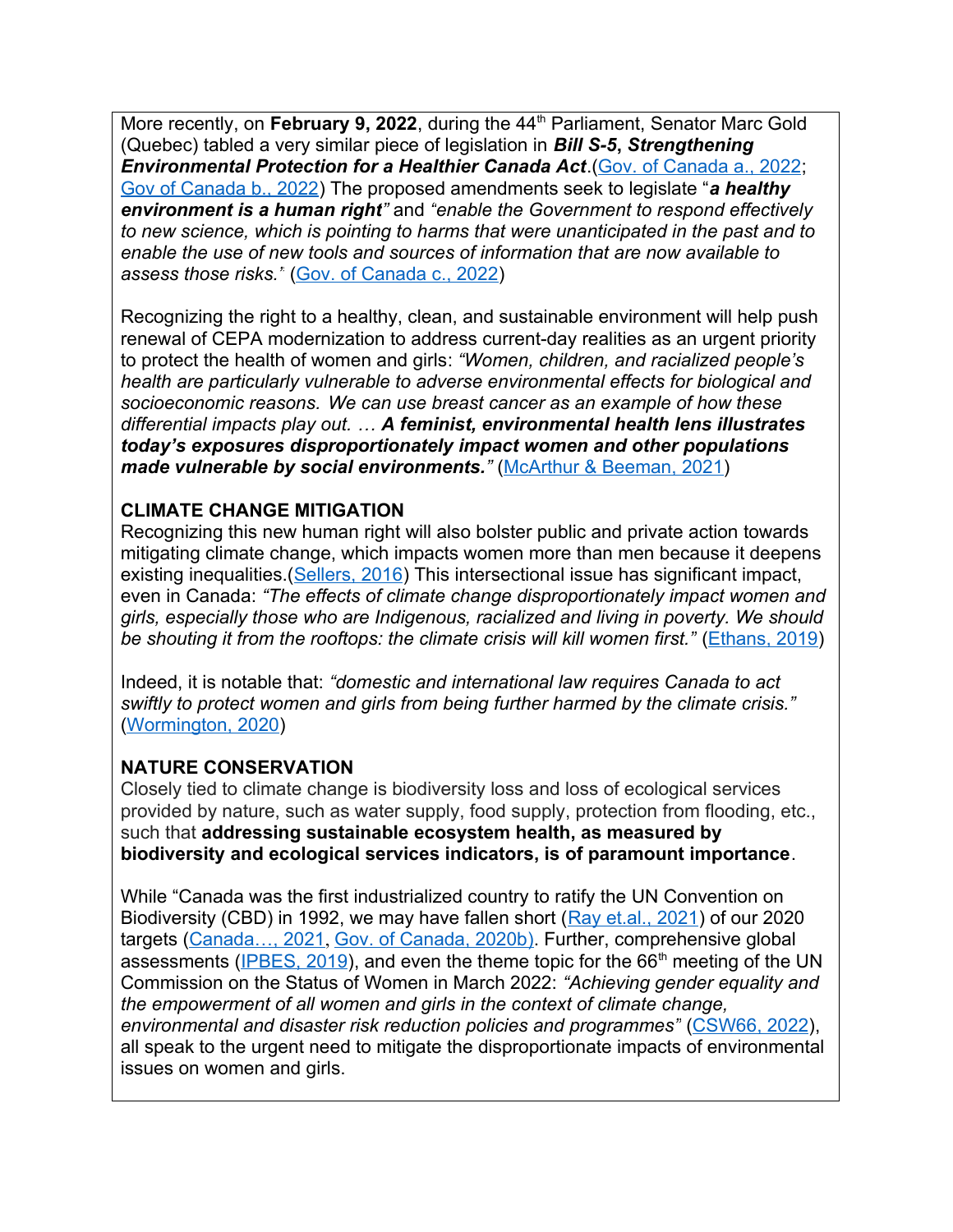Work is currently underway to develop the post-2020 global biodiversity framework and targets (*Preparations..., 2022*), although the reciprocity between human rights and the biodiversity crisis is not yet sufficiently addressed, as emphasized by David Boyd and Stephanie Keen in their August 2021 Policy Brief: *"The draft released in July aims to establish a "world living in harmony with nature" by 2050, in part by protecting at least 30 percent of the planet and placing at least 20 percent under restoration by 2030. However, in light of past failures, the achievement of the Framework's conservation goals demands a dramatic departure from "conservation as usual." Accelerated efforts to expand protected areas have proven insufficient to stop or even slow the tidal wave of environmental destruction sweeping the planet, with humans now causing the sixth mass extinction in the history of life on Earth. Ending the current biodiversity crisis will require a transformative approach to what "conservation" entails, who qualifies as a "conservationist", and how conservation efforts are designed and implemented. Problematically, the current draft Framework is ill-positioned to catalyse such a transformation because human rights-based approaches and the specific rights and contributions of Indigenous Peoples, Afrodescendants, local communities, peasants, rural women, and rural youth (collectively referred to as "Indigenous Peoples and other rural rights holders" within this brief), which have the greatest potential for effectively and equitably protecting biodiversity, are not adequately prioritized."* ([Boyd & Keene, 2021](https://www.ohchr.org/Documents/Issues/Environment/SREnvironment/policy-briefing-1.pdf))

Recognizing this new human right will help resolve the deficiencies noted above. This was reinforced by Michelle Bachelet in her comments to UNHCR on September 13, 2021: *"It is urgent in this context that the States currently negotiating the post-2020 Global Biodiversity Framework integrate commitments to human rights-based approaches to biodiversity action."* ([Environmental…, 2021](https://www.ohchr.org/EN/NewsEvents/Pages/DisplayNews.aspx?NewsID=27443))

### **SUMMARY**

While the Right to a clean, healthy and sustainable Environment (R2E) is already recognized in a majority of nations, the recognition as a new human right opens the door to effective integration in international law (via the UN General Assembly) and more robust and thorough domestic implementation in Canada and elsewhere: *"Although not legally binding, its near-unanimous adoption shows consensus on the formulation, content, and importance of this human right. … the symbol it represents could propel reluctant governments to recognize the right to a healthy environment in their domestic legislation. … The text of the resolution makes it clear that it is not a final step, but a springboard for more ambitious measures.*" (Aguila, 2021)

Implementation:

Through its Canadian and global networks, CFUW is well-positioned to act as a partner to advocate for implementation of this newly recognized right through public policy, legislation, and awareness raising campaigns across Canada and abroad.

CFUW members could work with other organizations with a similar view on UNHRC Resolution 48/13 to advocate to the Government of Canada and increase awareness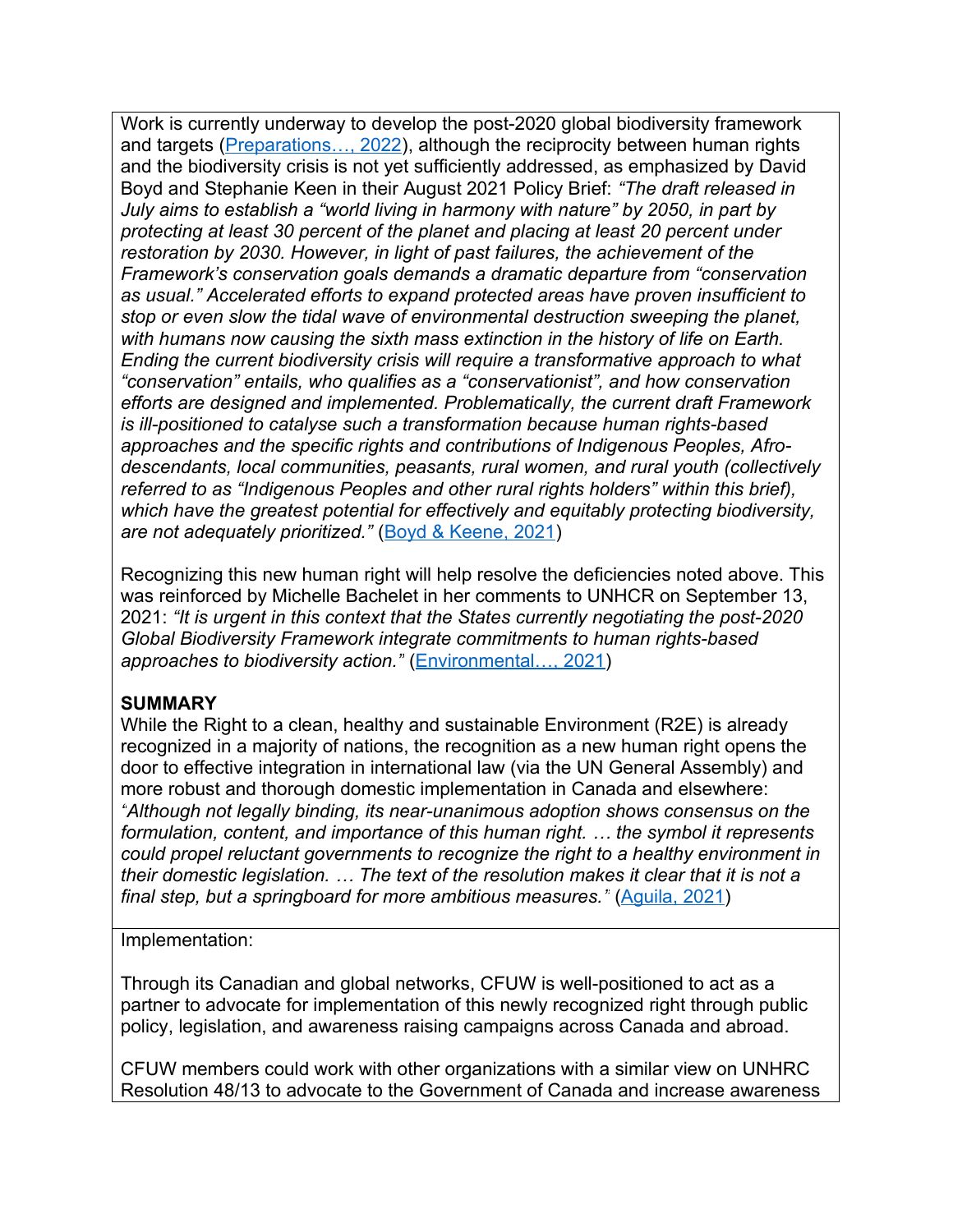with Canadians.

- **-** Clubs and Provincial/Regional Councils can advocate for this new human right to inform their local representatives at all levels of government.
- **-** CFUW members could write to their federal MP sharing their support for entrenching this new human right in the Charter of Rights and Freedoms, as well as Bill S-5, and all other environmental legislation - and to ensure regulatory oversight is well funded - with CFUW templated letters.
- **-** CFUW members could write to their provincial/territorial MPP to express support for entrenching this new human right in all provincial legislation, Environmental Bills of Right, and programs – particularly in regions that don't already have strong efforts – and to ensure this is well funded - with CFUW templated letters.
- **-** Clubs could communicate with local, provincial and national women's groups and environmental groups to discuss ways to collaborate to get the word out that there is a new human right.
- **-** Clubs and Provincial/Regional Councils could feature speakers in a webinar or public lecture on this new human right and the need to have its recognition entrenched in legislation, regulatory frameworks, and programs to mitigate environmental impacts, particularly on women and girls
- **-** Clubs could publicize the new human right through social media with a social media toolkit.

In addition, the 1964-2021 CFUW Policy Book (CFUW..., 2021), there are 49 policies related to Pollution Prevention, Climate Change Mitigation, and Nature Conservation, that have the potential to be aligned with this newly recognized human right. (UNSR, [2021 \(video\)](https://www.youtube.com/watch?v=ytDeHt6u374)). This fosters an opportunity for CFUW to consolidate all under a new 'umbrella' policy that may serve to align and strengthen those policies, and create a rights-based focal point for advocacy action to address environmental issues at all levels of government in communities across Canada and globally.

## Bibliography:

Aguila, Y. (2021, Oct 29). The Right to a Healthy Environment. IUCN, International Union for Conservation of Nature. Retrieved from [https://www.iucn.org/news/world](https://www.iucn.org/news/world-commission-environmental-law/202110/right-a-healthy-environment)[commission-environmental-law/202110/right-a-healthy-environment](https://www.iucn.org/news/world-commission-environmental-law/202110/right-a-healthy-environment) on February 13, 2022.

Bachelet hails landmark recognition that having a healthy environment is a human right. (2021, October 8). A press release from UN High Commissioner for Human Rights Michelle Bachelet. Retrieved from

[https://www.ohchr.org/EN/NewsEvents/Pages/DisplayNews.aspx?](https://www.ohchr.org/EN/NewsEvents/Pages/DisplayNews.aspx?NewsID=27635&LangID=E)  [NewsID=27635&LangID=E](https://www.ohchr.org/EN/NewsEvents/Pages/DisplayNews.aspx?NewsID=27635&LangID=E) on February 13, 2022.

Boyd, D., Chapter 2: The Right to a Healthy and Sustainable Environment *in* Aguila, Y. and Viñuales, J.E., 2019. A Global Pact for the Environment-Legal Foundations.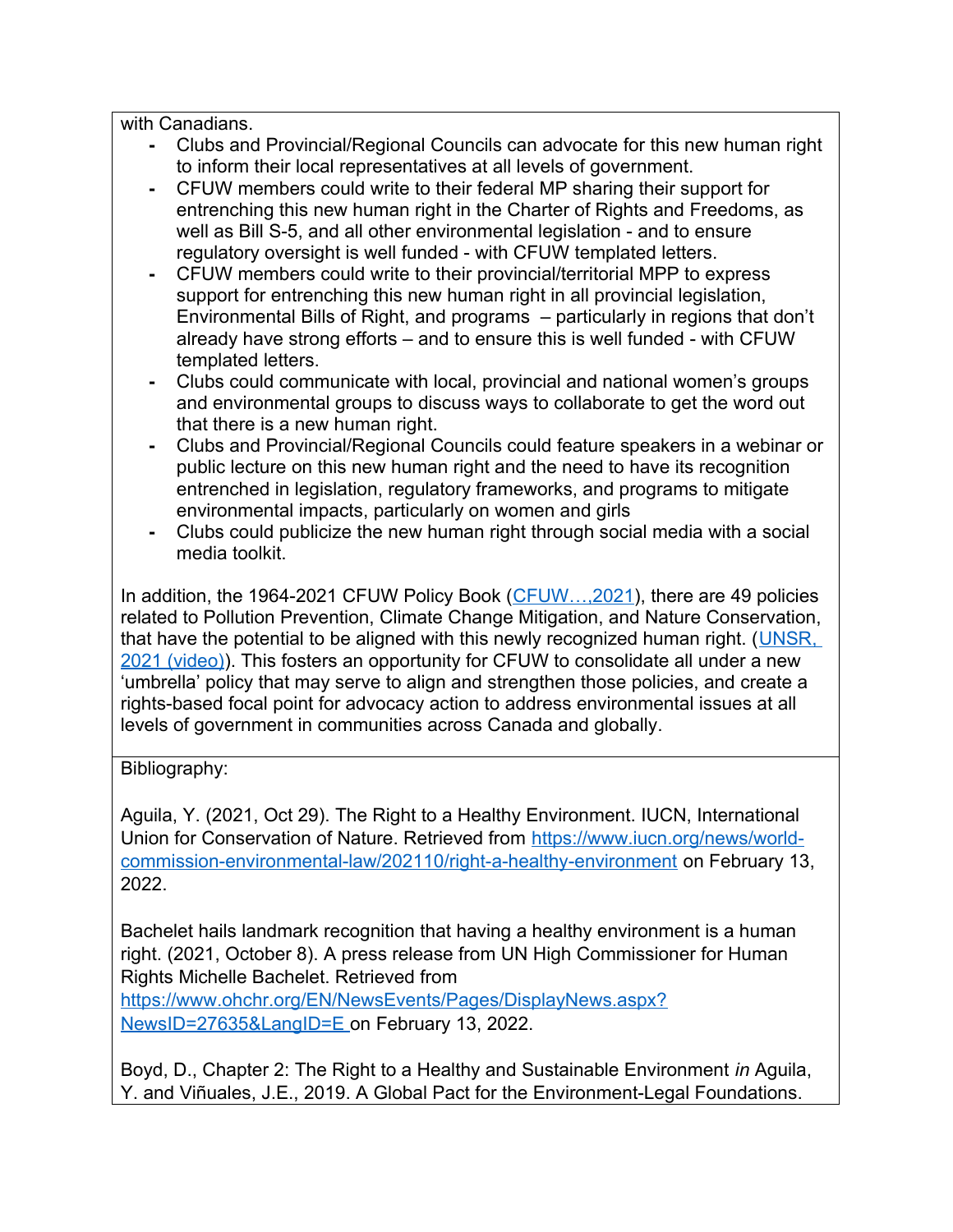*University of Cambridge.* Retrieved from

[https://globalpactenvironment.org/uploads/Aguila-Vinuales-A-Global-Pact-for-the-](https://globalpactenvironment.org/uploads/Aguila-Vinuales-A-Global-Pact-for-the-Environment-Cambridge-Report-March-2019.pdf)[Environment-Cambridge-Report-March-2019.pdf](https://globalpactenvironment.org/uploads/Aguila-Vinuales-A-Global-Pact-for-the-Environment-Cambridge-Report-March-2019.pdf) on February 13, 2022.

Boyd, D. and Keene, S. (2021, August). Policy Brief No. 1, Human rights-based approaches to conserving biodiversity: equitable, effective and imperative. Retrieved from [https://www.ohchr.org/Documents/Issues/Environment/SREnvironment/policy](https://www.ohchr.org/Documents/Issues/Environment/SREnvironment/policy-briefing-1.pdf)[briefing-1.pdf](https://www.ohchr.org/Documents/Issues/Environment/SREnvironment/policy-briefing-1.pdf) on February 13, 2022.

Canada – National Targets. (2020, September 13). Convention on Biological Diversity. Retrieved from<https://www.cbd.int/countries/targets/?country=ca> on February 13, 2022.

CFUW Policy Book. 1964-2021 (pages 41-57). Retrieved from [https://cfuwadmin.org/](https://cfuwadmin.org/wp-content/uploads/2021/07/Policy-Book-2021.pdf) [wp-content/uploads/2021/07/Policy-Book-2021.pdf](https://cfuwadmin.org/wp-content/uploads/2021/07/Policy-Book-2021.pdf) (2021). Can also be retrieved via this Advocacy website landing page

<https://cfuwadmin.org/take-action/advocacy/policy-book/> (for most current version). This resource is password protected; CFUW members can access the Policy Book through use of a UserID and Password provided by their Club President or delegate.

CSW66. (2022). 66<sup>th</sup> meeting of the Commission on the Status of Women. United Nations Women. Retrieved from<https://www.unwomen.org/en/csw/csw66-2022> on February 13, 2022.

EcoJustice. (c. 2021). Right to a Healthy Environment. Retrieved from <https://ecojustice.ca/case/right-to-a-healthy-environment/>

"Environmental crisis: High Commissioner calls for leadership by Human Rights Council member states. 48th session of the Human Rights Council Item 2: global update by the High Commissioner. Statement by Michelle Bachelet, UN High Commissioner for Human Rights." (2021, September 13). Retrieved from <https://www.ohchr.org/EN/NewsEvents/Pages/DisplayNews.aspx?NewsID=27443>

Ethans, P. (2019, November 15). The Climate Crisis Will Kill Women First. *The Tyee.* Retrieved from<https://thetyee.ca/Opinion/2019/11/15/Climate-Crisis-Women/>on February 13, 2022.

Government of Canada. (1982). Constitution Act, 1982. Part 1 Charter of Rights and Freedoms. Legal Rights: Life, liberty & security of the person, Article 7. Retrieved from <https://laws-lois.justice.gc.ca/eng/const/page-12.html> on February 13, 2022.

Government of Canada. (2020, April 27 a.) Compendium of Canada's Engagement in International Environmental Agreements and Instruments. Retrieved from [https://www.canada.ca/en/environment-climate-change/corporate/international-affairs/](https://www.canada.ca/en/environment-climate-change/corporate/international-affairs/partnerships-organizations/participation-international-environmental-agreements.html)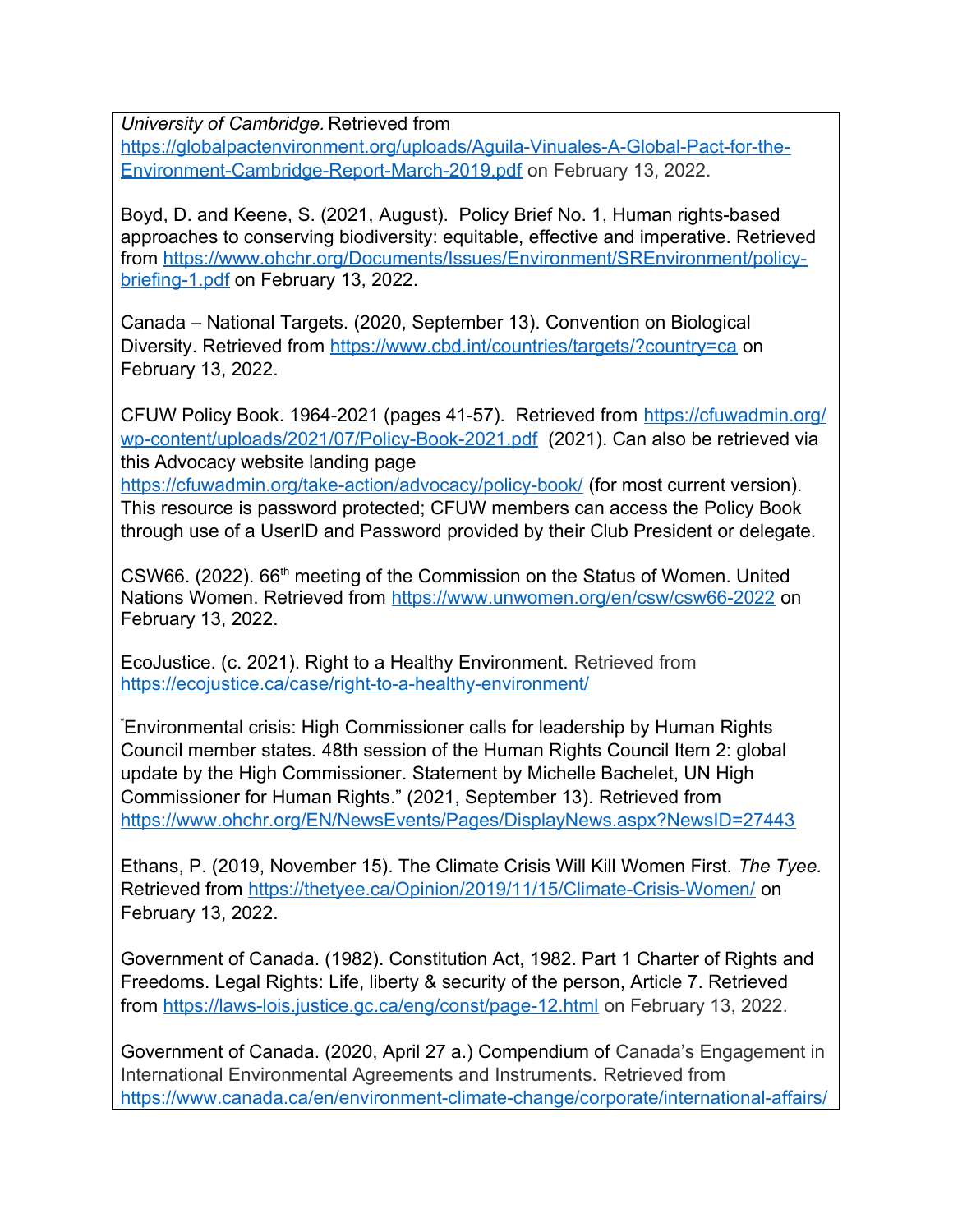[partnerships-organizations/participation-international-environmental-agreements.html](https://www.canada.ca/en/environment-climate-change/corporate/international-affairs/partnerships-organizations/participation-international-environmental-agreements.html) on February 13, 2022.

Government of Canada. (2020, April 27 b.) Convention on Biodiversity. Plain language summary. Retrieved from [https://www.canada.ca/en/environment-climate](https://www.canada.ca/en/environment-climate-change/corporate/international-affairs/partnerships-organizations/biological-diversity-convention.html)[change/corporate/international-affairs/partnerships-organizations/biological-diversity](https://www.canada.ca/en/environment-climate-change/corporate/international-affairs/partnerships-organizations/biological-diversity-convention.html)[convention.html](https://www.canada.ca/en/environment-climate-change/corporate/international-affairs/partnerships-organizations/biological-diversity-convention.html) on February 13, 2022.

Government of Canada. (2021, April 23). 43rd Parliament House of Commons Bill C-28: Strengthening Environmental Protection for a Healthier Canada Act. Retrieved from <https://www.parl.ca/LegisInfo/en/bill/43-2/C-28> on February 13, 2022.

Government of Canada. (2022, February 9, a.). 44<sup>th</sup> Parliament Senate Bill S-5: Strengthening Environmental Protection for a Healthier Canada Act. Retrieved from <https://www.parl.ca/legisinfo/en/bill/44-1/s-5?view=progress>on February 13, 2022.

Government of Canada. (2022, February 9, b.). 44<sup>th</sup> Parliament Senate Bill S-5: Strengthening Environmental Protection for a Healthier Canada Act – Summary of Amendments. A plain language summary retrieved from

[https://www.canada.ca/en/services/environment/pollution-waste-management/](https://www.canada.ca/en/services/environment/pollution-waste-management/strengthening-canadian-environmental-protection-act-1999/bill-c-28-strengthening-environmental-protection-healthier-canada-act-summary-amendments.html#toc1) [strengthening-canadian-environmental-protection-act-1999/bill-c-28-strengthening](https://www.canada.ca/en/services/environment/pollution-waste-management/strengthening-canadian-environmental-protection-act-1999/bill-c-28-strengthening-environmental-protection-healthier-canada-act-summary-amendments.html#toc1)[environmental-protection-healthier-canada-act-summary-amendments.html#toc1](https://www.canada.ca/en/services/environment/pollution-waste-management/strengthening-canadian-environmental-protection-act-1999/bill-c-28-strengthening-environmental-protection-healthier-canada-act-summary-amendments.html#toc1) on February 13, 2022.

Government of Canada, c. (2022, February 9, c.). Government of Canada delivers on commitment to strengthen the Canadian Environmental Protection Act, 1999 and recognizes a right to a healthy environment. Retrieved from

[https://www.canada.ca/en/environment-climate-change/news/2022/02/government-of](https://www.canada.ca/en/environment-climate-change/news/2022/02/government-of-canada-delivers-on-commitment-to-strengthen-the-canadian-environmental-protection-act-1999-and-recognizes-a-right-to-a-healthy-enviro.html)[canada-delivers-on-commitment-to-strengthen-the-canadian-environmental](https://www.canada.ca/en/environment-climate-change/news/2022/02/government-of-canada-delivers-on-commitment-to-strengthen-the-canadian-environmental-protection-act-1999-and-recognizes-a-right-to-a-healthy-enviro.html)[protection-act-1999-and-recognizes-a-right-to-a-healthy-enviro.html](https://www.canada.ca/en/environment-climate-change/news/2022/02/government-of-canada-delivers-on-commitment-to-strengthen-the-canadian-environmental-protection-act-1999-and-recognizes-a-right-to-a-healthy-enviro.html) on February 13, 2022.

IPBES, Intergovernmental Science-Policy Platform on Biodiversity and Ecosystem Services. (2019). Global assessment report of the Intergovernmental Science-Policy Platform on Biodiversity and Ecosystem Services, Brondízio, E. S., Settele, J., Díaz, S., Ngo, H. T. (eds). IPBES secretariat, Bonn, Germany. 1144 pages. ISBN: 978-3 947851-20-1. Retrieved from<https://zenodo.org/record/5657041#.YgwgF-jMI2w> on February 13, 2022.

McArthur, J.E. and Beeman, J. (2021, April 22). 'Think adverse environmental effects affect people equally? Ask these women.' This is a secondary source since the original the Hill Times is behind a firewall. Retrieved from [https://cape.ca/stories/think-adverse-environmental-effects-affect-people-equally-ask](https://cape.ca/stories/think-adverse-environmental-effects-affect-people-equally-ask-these-women/)[these-women/](https://cape.ca/stories/think-adverse-environmental-effects-affect-people-equally-ask-these-women/) on February 13, 2022.